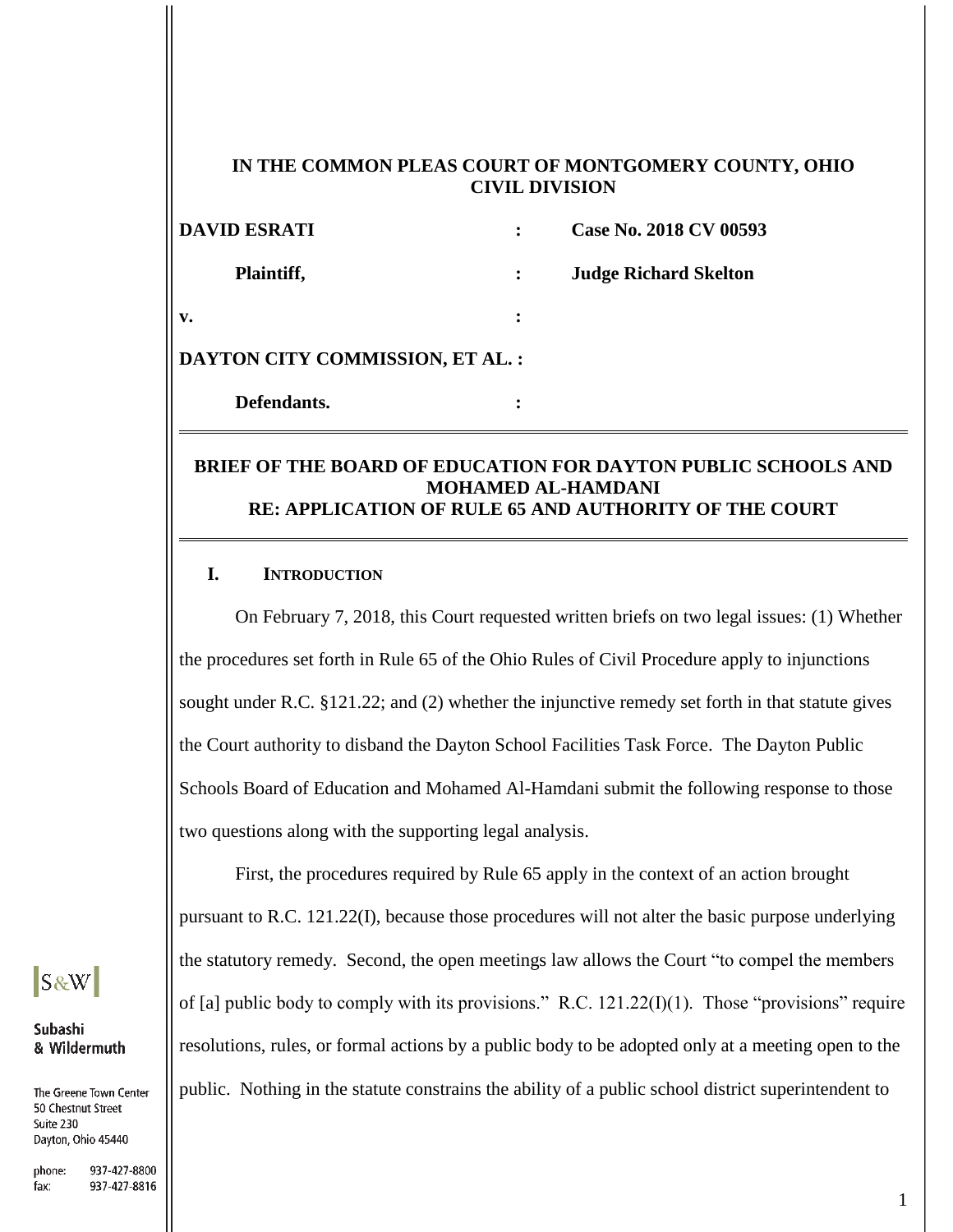create a task force to study a situation, gather information, and provide input. This Court does not have authority under R.C. 121.22(I) to disband the task force.

## **II. CIVIL RULE 65 GENERALLY PRESCRIBES THE PROCEDURE TO BE FOLLOWED IN THIS MATTER.**

Civil Rule 65 sets forth the procedural requirements necessary in an injunction proceeding. The question from this Court was whether those requirements apply where injunctive relief is expressly afforded by statute. Civil Rule 1(A) provides: "These rules prescribe the procedure to be followed in all courts of this state in the exercise of civil jurisdiction at law or in equity, with the exceptions stated in division  $(C)$  of this rule." Ohio Civ.R. 1(A). As applicable to the current litigation, Civ.R. 1(C) limits the reach of the Civil Rules only where a special statutory proceeding has rendered them "clearly inapplicable." Ohio Civ. R. 1(C). Otherwise, "that where any statute provides for procedure by a general or specific reference to all the statutes governing procedure in civil actions such procedure shall be in accordance with these rules." *Id*.

In 1971, Civil Rule 1(C) was amended to permit a broad application of the Civil Rules to special statutory proceedings. According to the 1971 Staff Notes for Civil Rule 1, "the Civil Rules [are] applicable to special statutory proceedings adversary in nature unless there is a good and sufficient reason not to apply the rules." And, the Ohio Supreme Court has stated that, "[t]he civil rules should be held to be clearly inapplicable only when their use will alter the basic statutory purpose for which the specific procedure was originally provided in the special statutory action." *State, ex rel. Millington, v. Weir*, 60 Ohio App. 2d 348, 349 (1978). Rule 1 should be considered "a rule of inclusion rather than exclusion." *Price v. Westinghouse Elec. Corp*., 70 Ohio St.2d 131, 132 (1982). Determinations as to whether the rules and statutory processes are incompatible must be made on a "case-by-case basis, depending on the statute involved." *Ramsdell v. Ohio Civ. Rights Comm.*, 56 Ohio St. 3d 24, 27 (1990).

 $s$ &W

#### Subashi & Wildermuth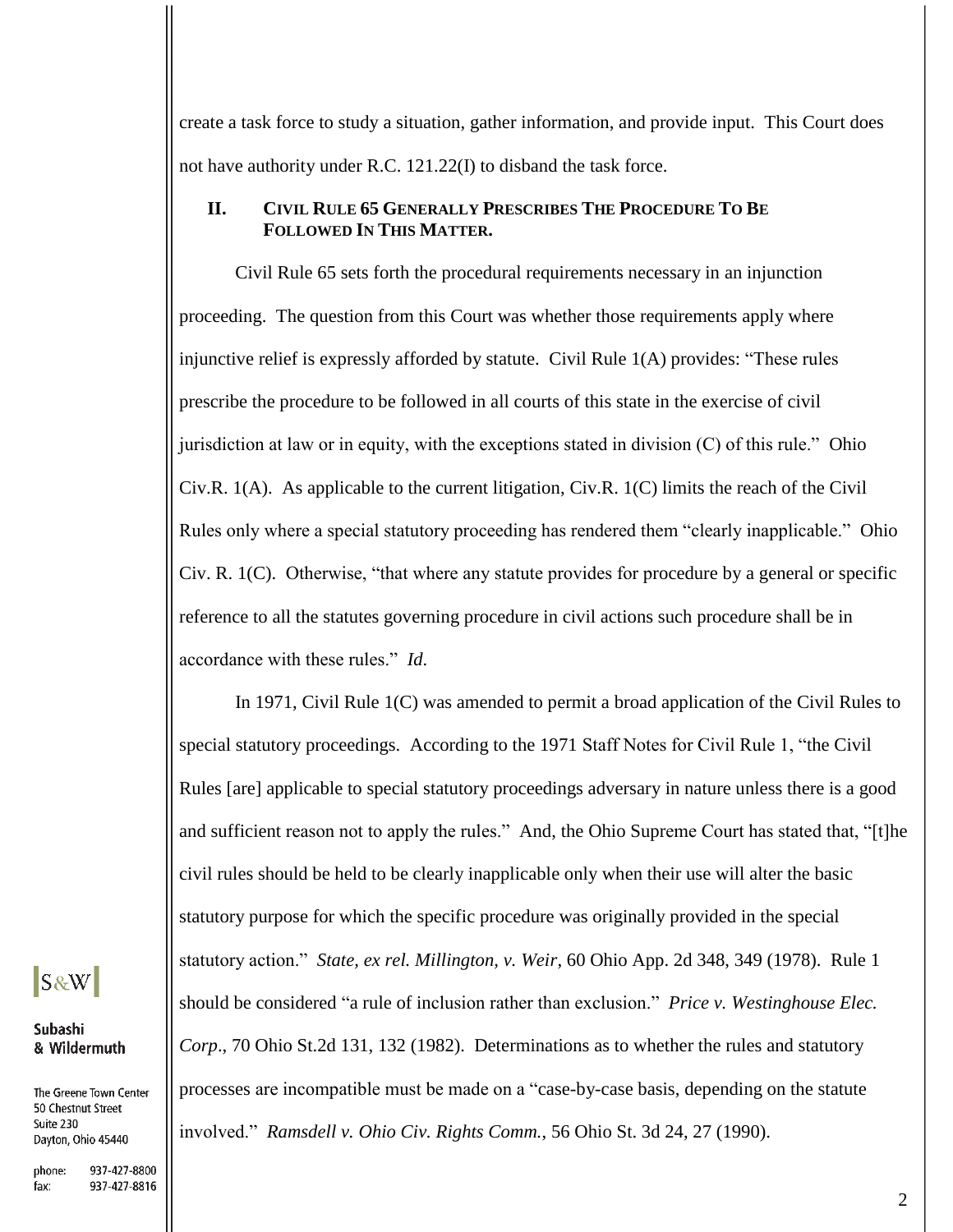In this instance, Section 121.22 provides for a remedy, in the form of injunctive relief, that was not available at common law and, thus, is a special statutory proceeding under Civil Rule 1(C). The only question, then, is whether the application of the procedures set forth in Civil Rule 65 for seeking injunctive relief will alter the basic statutory purpose for which injunctive relief was provided for in 121.22. To demonstrate a violation of R.C. 121.22, a complainant must show that, "\*\*\* a resolution, rule or formal action of some kind \*\*\*" was adopted by a public body at a meeting which was not open to the public. *Holeski v. Lawrence*, 85 Ohio App.3d 824, 829, 621 N.E.2d 802 (1993).

If a party is able to prove a violation of the open meetings law, the Court shall enjoin the public body from engaging in the prohibited action. Thus, the basic statutory purpose for 121.22(I) is to create a remedy for parties who believe the open meetings law has been violated. Generally, application of the procedures set forth in Civil Rule 65 and the other Rules of Civil Procedure do not alter that basic statutory purpose.

Indeed, the statute appears to recognize that consideration of injunctive relief under the statute falls to a certain extent within the equity jurisdiction of Civil Rule 65 when it states, "Irreparable harm and prejudice to the party that sought the injunction shall be conclusively and irrebuttably presumed upon proof of a violation or threatened violation of this section." R.C. 121.22(I)(3). Irreparable harm is a classic element necessary for equitable relief under Civil Rule 65. The statute only "slightly" modifies Rule 65 to provide when such irreparable harm will be deemed to have occurred. *State, ex rel. Hardin Cty. Pub. Co. v. Hardin Mem'l Hosp.,* 2002-Ohio-5586 (incorporating the trial court's finding that the statute only "slightly" modifies Civil Rule 65). Because Civil Rule 65 does not alter the purpose underlying R.C. 121.22(I), its procedures should be found to apply.

 $s$ &W

#### Subashi & Wildermuth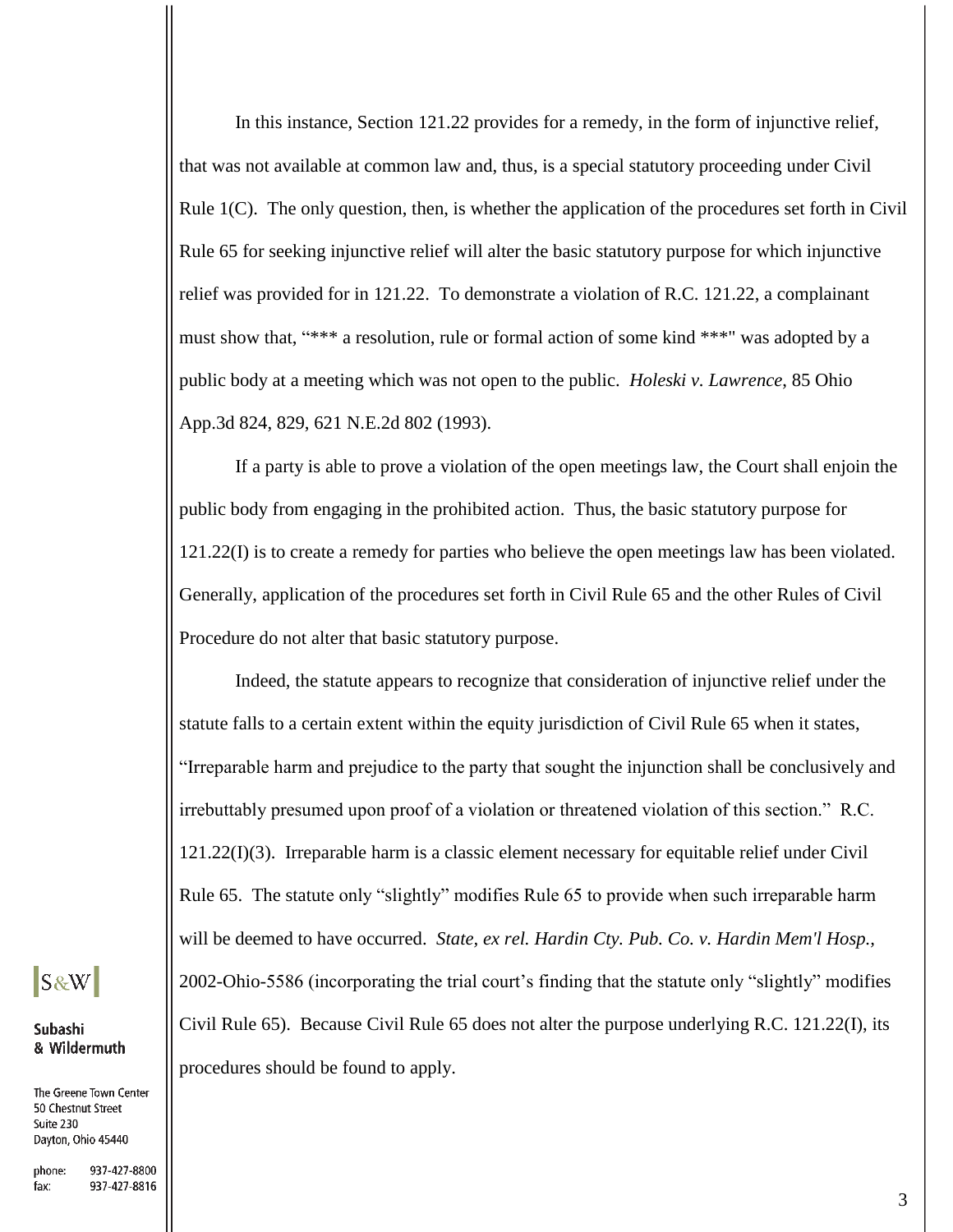## **III. THE COURT'S AUTHORITY IS LIMITED TO ENJOINING VIOLATIONS OF R.C. 121.22.**

The next question is whether the trial court has the authority, under R.C. 121.22, to disband the School Facilities Task Force. It does not. As explained below, the scope of an injunction is specifically limited.

First, however, it is appropriate to examine the discretion available to a board of

education and the superintendent it appoints. A board is statutorily authorized to operate a public

school district. Section 3313.17 explains that authority in the broadest possible terms:

The board of education of each school district shall be a body politic and corporate, and, as such, capable of suing and being sued, contracting and being contracted with, acquiring, holding, possessing, and disposing of real and personal property, and taking and holding in trust for the use and benefit of such district, any grant or devise of land and any donation or bequest of money or other personal property.

The entirety of Chapter 33 of the Revised Code sets forth the extensive rights, obligations, and responsibilities of school boards and their employees. For example, a board of education is authorized, indeed instructed, to appoint a superintendent who "shall be the executive officer for the board" and "shall perform such other duties as the board determines." R.C. 3319.01.

In this instance, the Board instructed the Superintendent to study the District's facilities and provide a recommendation.<sup>1</sup> The Superintendent, in turn, created a diverse task force to gather and study information and seek community input. Ohio courts have recognized that information-gathering and fact-finding (even when undertaken by the public body itself) are essential functions of any board, and that the gathering of facts and information for ministerial purposes does not constitute a violation of the open meetings act. See *Holeski* at 829; *Cincinnati Enquirer*, 192 Ohio App. 3d 566, 2011 Ohio 703 at ¶ 12, 14, 949 N.E.2d 1032; *Steingass Mechanical Contracting, Inc. v. Warrensville Hts*. *Bd. of Edn*., 151 Ohio App.3d 321, 2003-

The Greene Town Center 50 Chestnut Street Suite 230 Dayton, Ohio 45440

 $|\text{S}$ &W

Subashi & Wildermuth

 $\overline{a}$  $1$  The Board, of course, would remain the decision-maker.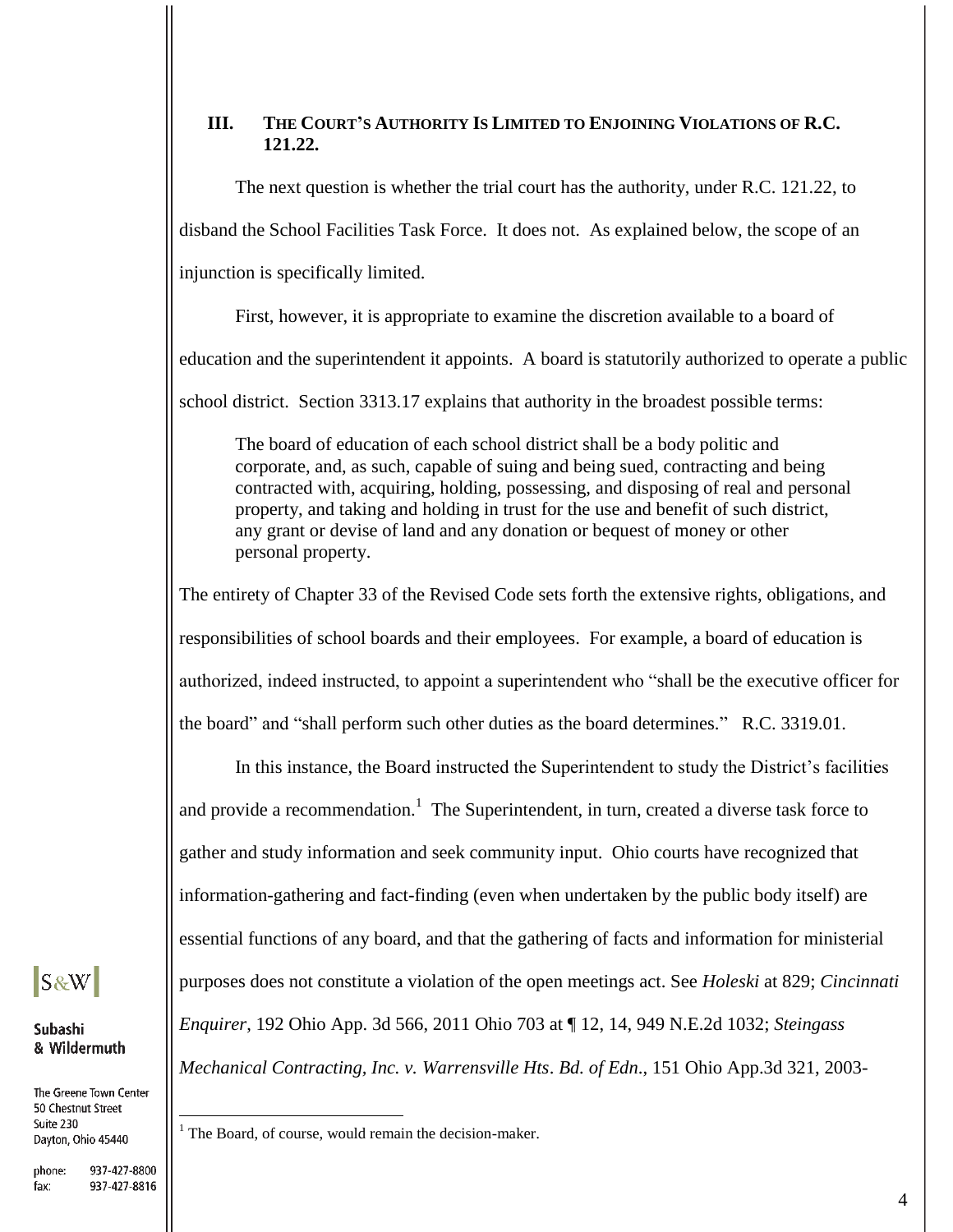Ohio-28. This situation is even one step further removed, as it was the Superintendent's task force (i.e. not a "public body" under R.C. 121.22(B)(1)) that was gathering information.

The injunctive relief provided for in R.C. 121.22(I) is specifically designed to address past or threatened violations of the open meetings law. While the Court may be able to enjoin a public body (e.g. the Board) from violating that law, the statute offers no authority to disband a task force created by a public body's executive officer. Even if the task force were a public body (which it is not), the Court could do no more than "issue an injunction to compel the members of the public body to comply with its provisions." R.C.  $121.22(I)(1)$ . In other words, if the task force were a public body, the Court could enjoin it to comply with subsection (F) (i.e. the notice provisions) and subsection (C) (i.e. the "[a]ll meetings of a public body are declared to be public meetings" provision).

The Court does have the authority to invalidate a resolution passed by the Board in

violation of the open meetings law, but that authority is strictly limited. As one court explained:

This court has oft recognized that unambiguous statutory language must not be abridged or enlarged, regardless of policy implications. More fundamentally, any authority from whatever source which empowers the judiciary to nullify legislative or administrative actions must be carefully guarded. "One branch of the Government cannot encroach on the domain of another without danger. The safety of our institutions depends in no small degree on a strict observance of this salutary rule." Consequently, a violation of the "open meeting" requirement imposed by R.C. 121.22(C) is a prerequisite to invalidation of a resolution, rule, or other formal action in accordance with R.C. 121.22(H).

*Barbeck v. Twinsburg Twp*., 73 Ohio App. 3d 587, 595 (1992)(citations omitted). In other

words, a decision to invalidate a public body's action must not be taken lightly and must be

strictly limited in accordance with the statute. Moreover, the Board did not create the task force,

the Superintendent did. There simply is no board action to invalidate.

# $s$ <sub>&W</sub>

#### Subashi & Wildermuth